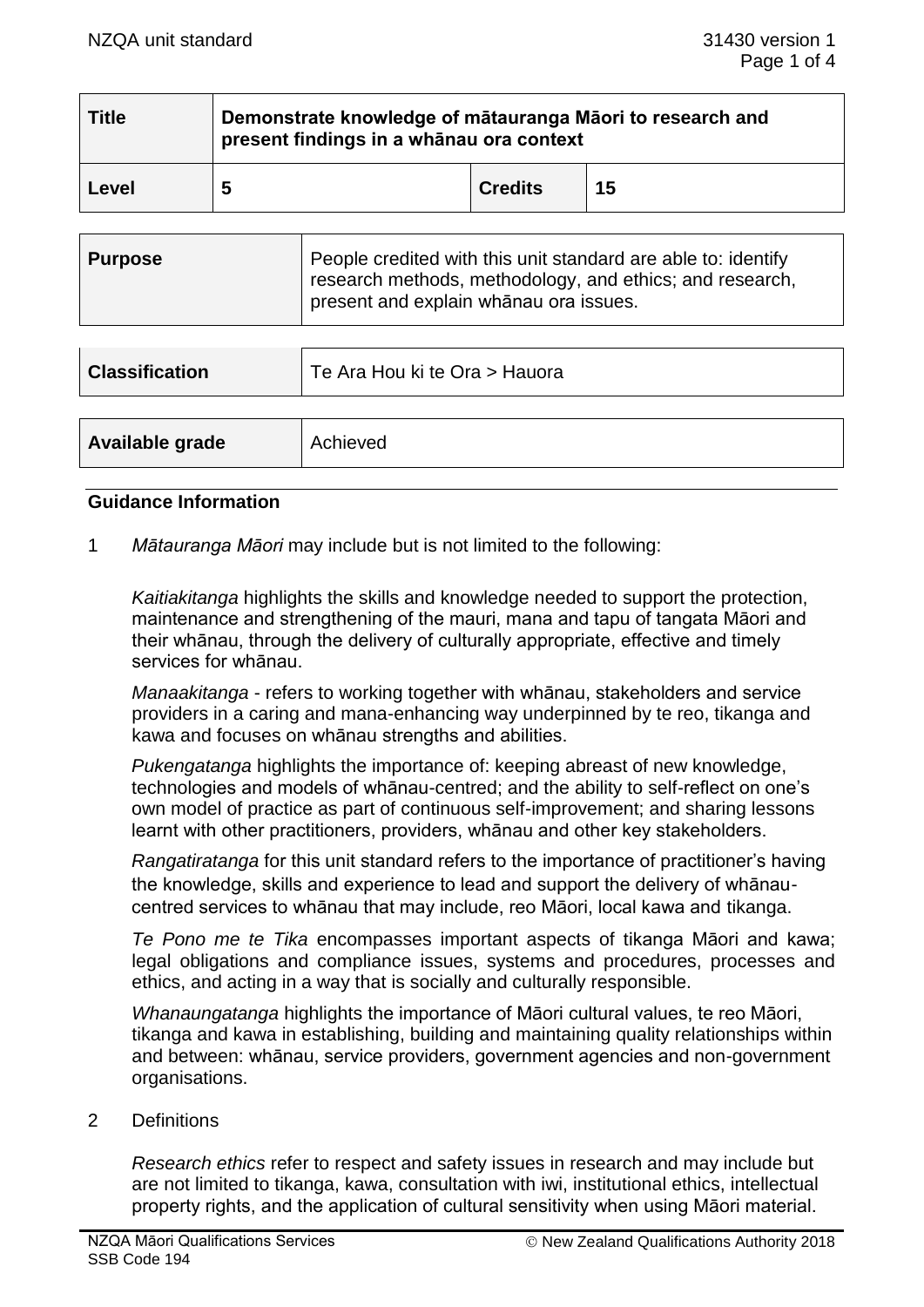*Research methodology* refers to why research is conducted in particular ways, the theory behind the methods, and may include but is not limited to mātauranga Māori, tikanga Māori, subject complexity, practical benefit.

*Research methods* refer to methods of gathering information to provide evidence that supports research e.g. using websites, google scholar, case studies, interviews, surveys, questionnaires.

*Whānau Ora* is about empowering whānau to take control of their future; to be selfdetermining (cohesive, resilient and nurturing); confidently participating in Te Ao Māori; to be living healthy lifestyles; to be participating fully in society; and to be economically secure; with initiatives that add value, build upon the strengths and capabilities already present in the whānau, and lead to better outcomes for whānau.

*Whānau ora context* refers to a service provider's capacity to significantly improve the wellbeing of Māori and other New Zealand populations within New Zealand.

# **Outcomes and performance criteria**

## **Outcome 1**

Identify research methods, methodology and ethics for a whānau ora research.

## **Performance criteria**

- 1.1 Research methods are identified and explained.
	- Range may include but is not limited to qualitative research, quantitative research, literature review, sourcing of information, procedures for recording and analysing information, presenting findings, websites, google scholar, case study; evidence of three is required.
- 1.2 Research methodologies are identified and explained.
	- Range may include but is not limited to critical discourse, mātauranga Māori theory, indigenous methodologies, subject complexity, practical benefit, ahi kā; evidence of three is required.
- 1.3 Research ethics are identified and explained.
	- Range may include but is not limited to  $-$  tikanga, kawa, ethics committees, social values, confidentiality, data storage, consent, moral codes, copyright, intellectual property rights, plagiarism, cultural sensitivity when using Māori material; evidence of three is required.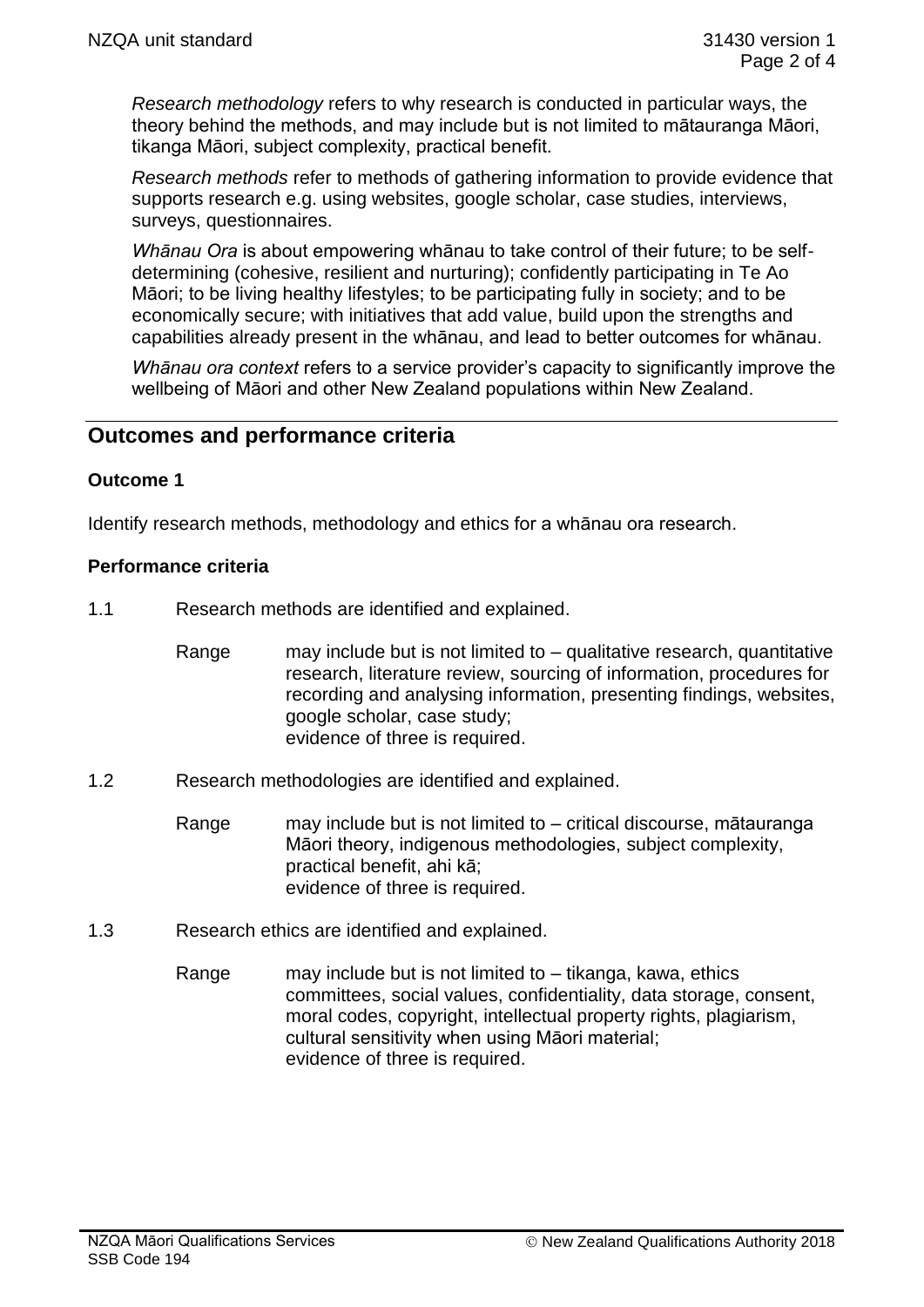## **Outcome 2**

Research a whānau ora issue.

## **Performance criteria**

- 2.1 A whānau ora issue is identified.
	- Range issue may include but is not limited to  $-$  health, education, environment, social, justice, wealth.
- 2.2 Sources of information are identified.
	- Range sources of information may include but are not limited to  $$ statistics, local and iwi knowledge, organisation involved in issues, key informants, consultation with local iwi and/or hapū; research publications, museum, media, digital media; evidence of three sources of information is required.

## **Outcome 3**

Present and explain research findings.

## **Performance criteria**

3.1 Research findings are presented and explained.

Range methods, methodology and ethics.

3.2 Supporting evidence that shows changes in whānau are explained in accordance with research findings.

Range evidence of three is required.

- 3.3 Supporting evidence that illustrates factors which impact on whānau is explained in accordance with research findings.
	- Range factors may include but is not limited to statistics, local and iwi knowledge, organisation involved in issues, key informants, consultation with local iwi and/or hapū; research publications, museum, media; evidence of three is required.

| <b>Planned review date</b> | 31 December 2023 |
|----------------------------|------------------|
|                            |                  |